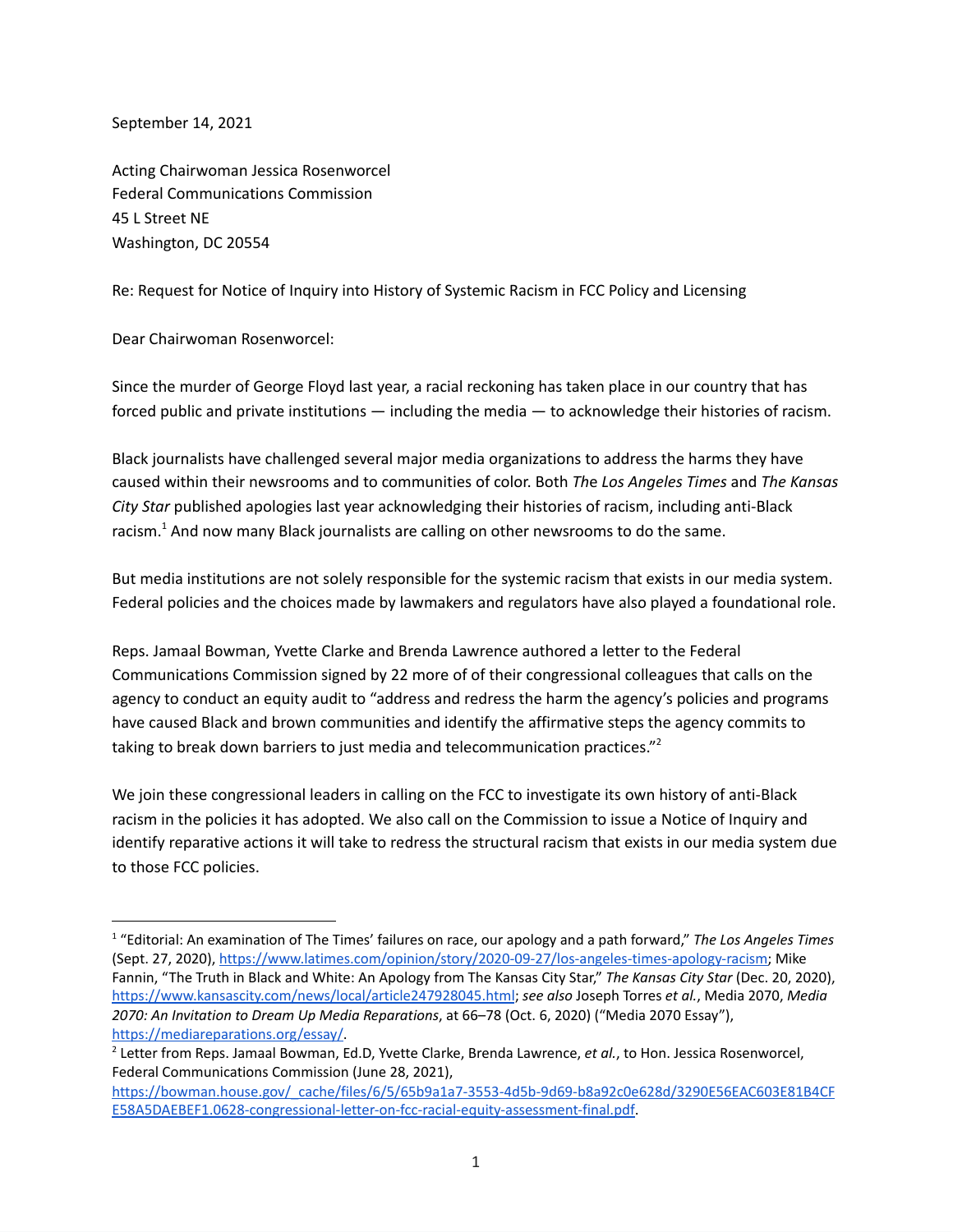In addition, we urge the FCC to conduct this investigation in the spirit of President's Joseph Biden's executive order on racial equity that directs administrative agencies — and strongly encourages independent agencies — to examine how "[e]ntrenched disparities in our laws and public policies, and in our public and private institutions, have often denied [ ] equal opportunity to individuals and communities."<sup>3</sup>

It's time for the FCC to acknowledge that its policies and practices are a primary reason for deep structural inequities existing in the media and telecom industries that have harmed the Black community. We call on the agency to examine these policies and practices in an intersectional way that highlights the multiple axes of harm to Black women, Black LGBTQIA+ people, Black disabled people, Black Indigenous people, Black poor people and others held within the spectrum of Blackness.

As you know, our nation began regulating the commercial broadcast industry in 1927 with the creation of the Federal Radio Commission (FRC). This led to the founding of the Federal Communications Commission in 1934.

These agencies awarded the first commercial radio licenses for free to white owners during a time of segregation and racial terrorism. This allowed license holders like NBC and CBS to amass wealth through use of the public airwaves, and it positioned these companies to continue to prosper during the media industry's evolution. But the story has been far different for the Black community.

Many of these initial broadcast licensees actively promoted hate and segregation over the public airwaves. For example, in 1927 the FRC awarded a broadcast license to an entity affiliated with the Ku Klux Klan. <sup>4</sup> During the civil-rights movement, the White Citizens' Council distributed to stations across the country television and radio programming that defended segregation. <sup>5</sup> In 1969, the Department of Justice's Community Relations Service stated that "few American institutions have so completely excluded minority group members from influence and control as have the news media. This failure is reflected by general insensitivity and indifference and is verified by ownership, management, and employment statistics."6

FCC policies have built and sustained structural racism in our media system, including inequitable access to ownership opportunities for Black, Indigenous and Afro-Latinx communities. This dynamic has

<sup>3</sup> *Executive Order On Advancing Racial Equity and Support for Underserved Communities Through the Federal Government*, E.O. 13985, 86 Fed. Reg. 7009 (Jan. 20, 2021),

https://www.whitehouse.gov/briefing-room/presidential-actions/2021/01/20/executive-order-advancing-racial-eq uity-and-support-for-underserved-communities-through-the-federal-government/.

<sup>4</sup> Cary O'Dell, "WJSV (Washington, D.C., complete day of radio broadcasting, Sept. 21, 1939)," Library of Congress, https://www.loc.gov/static/programs/national-recording-preservation-board/documents/WJSV.pdf (last accessed Sept. 12, 2021); Juan González and Joseph Torres, *News for All the People: The Epic Story of Race and the American Media*, at 206–208 (2011).

 $5$  Media 2070 Essay at 6.

<sup>6</sup> Department of Justice, *1969 Annual Report of the Community Relations Service*, at 22 ("1969 DOJ Community Relations Service Annual Report").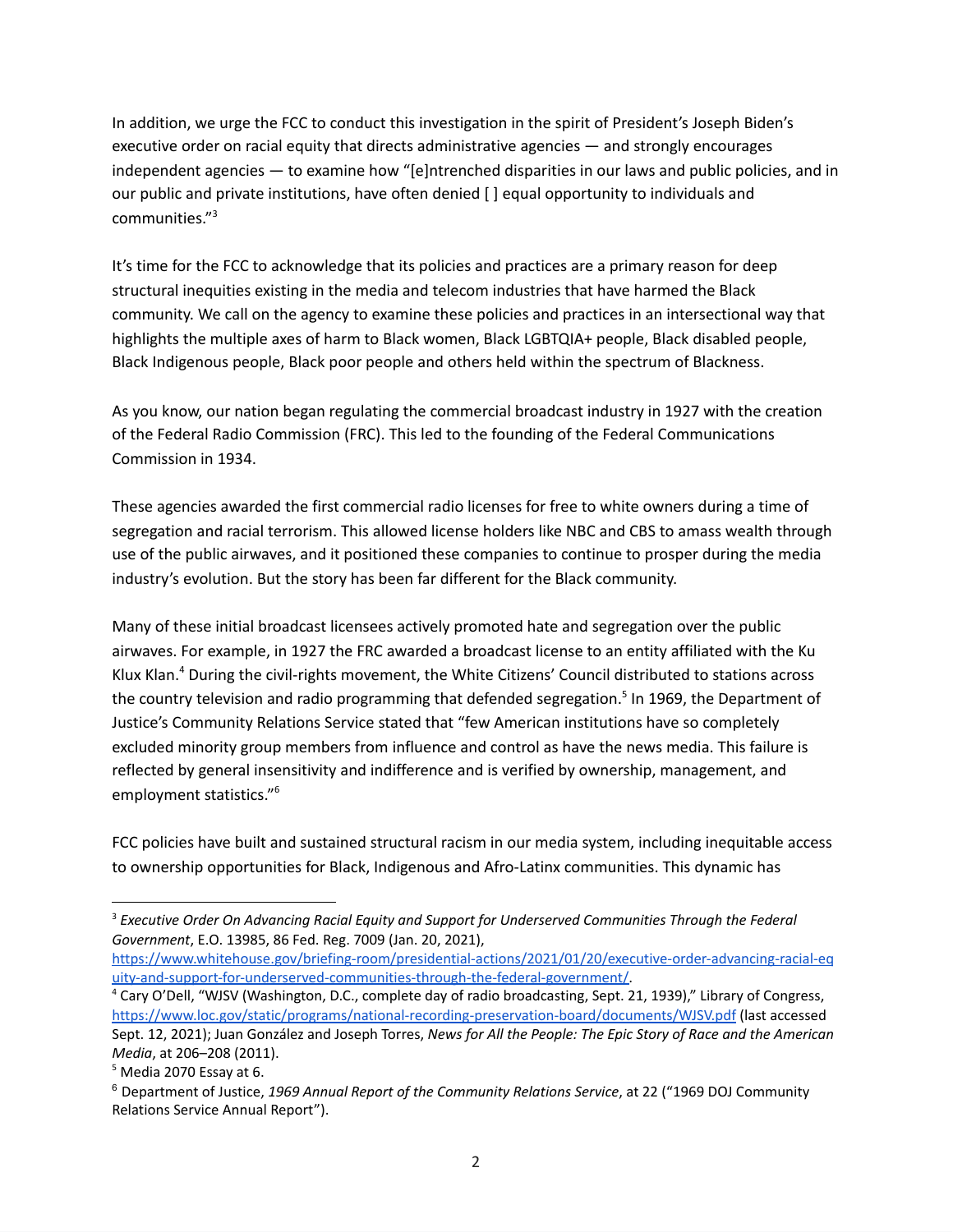remained in place even as changes in technology have resulted in the emergence of new media systems since the Commission's founding to regulate radio in 1934, such as television, cable and the internet.

The first Black-owned radio station didn't exist until the late 1940s — two decades after the establishment of the commercial radio industry.<sup>7</sup> By 1969, Black people still owned fewer than 12 radio outlets.<sup>8</sup> And it wasn't until 1973 that the first Black-owned commercial television station was licensed.<sup>9</sup>

Meanwhile, this year marks the 25th anniversary of Congress's passage of the 1996 Telecommunications Act, which paved the way for FCC deregulation that permitted runaway media consolidation — making it even harder for the Black community to own broadcast outlets.

Due in large part to FCC policies, from 1998–2007 there was a 70-percent drop in the number of full-power commercial TV stations that were Black-owned.<sup>10</sup> This meant that Black people owned just 8 TV stations  $-$  0.6 percent of all full-power stations.<sup>11</sup> And by 2019, still only 18 full-power TV stations  $$ or 1.3 percent — were owned by Black owners.<sup>12</sup>

Today, Black people own and control a minuscule number of broadcast and cable companies. Meanwhile, the largest companies in these industries have aggressively and successfully lobbied to retain and further consolidate their power, with no regard for the impacts on the Black community.

In January, the National Association of Broadcasters argued before the U.S. Supreme Court that the Commission should not have to consider the impact of its broadcast-ownership policies on women and people of color when considering changes to its ownership limits.<sup>13</sup> The court upheld the Trump FCC's decision to gut longstanding ownership limits, and this ruling will likely make it even harder for Black people and other communities of color to own broadcast stations.

<sup>7</sup> Yasmin Amer, "America's First Black-Owned Radio Station Let the Words of MLK and Others Ring," CNN (Feb. 10, 2016), https://www.cnn.com/2016/02/10/living/werd-first-black-radio-station-feat/index.html; "WERD," *New Georgia Encyclopedia* (last edited on Aug. 24, 2020),

https://www.georgiaencyclopedia.org/articles/arts-culture/werd; Dr. Alan B. Albarran and Brian Hutton, *A History of Spanish Language Radio in the United States*, at 9 (2009),

http://www.arbitron.com/downloads/mcl\_unt\_history\_spanish\_radio.pdf.

<sup>8</sup> 1969 DOJ Community Relations Service Annual Report at 22.

<sup>&</sup>lt;sup>9</sup> Antoinette Cook Bush and Marc S. Martin, "The FCC's Minority Ownership Policies from Broadcasting to PCS," 48 Federal Communications L.J. 423, 439 (1996), https://www.repository.law.indiana.edu/fclj/vol48/iss3/3/; William K. Stevens, "Black TV Station Opens in Detroit," *The New York Times* (Sept. 30, 1975),

https://www.nytimes.com/1975/09/30/archives/black-tv-station-opens-in-detroit-wgpr-believed-to-be-first.html. The article notes that there were two Black-owned stations in the U.S. Virgin Islands.

<sup>10</sup> S. Derek Turner & Mark Cooper, Free Press*, Out of The Picture 2007: Minority & Female TV Station Ownership in the United States,* at 3 (Oct. 2007), https://www.freepress.net/sites/default/files/legacy-policy/otp2007.pdf. <sup>11</sup> *Id.* at 2.

 $12$  Federal Communications Commission, "Fifth Report on Ownership of Broadcast Stations" (Sept. 2021), https://docs.fcc.gov/public/attachments/DA-21-1101A1.pdf.

<sup>13</sup> *See, e.g.*, Brief of Industry Petitioners at 4–5, 20 (filed Nov. 16, 2020), *FCC v. Prometheus Radio Project*, Docket No. 19-1231, https://www.supremecourt.gov/DocketPDF/19/19-1231/160867/20201116162325678\_NAB%20 v.%20Prometheus%20--%20Opening%20Brief.pdf.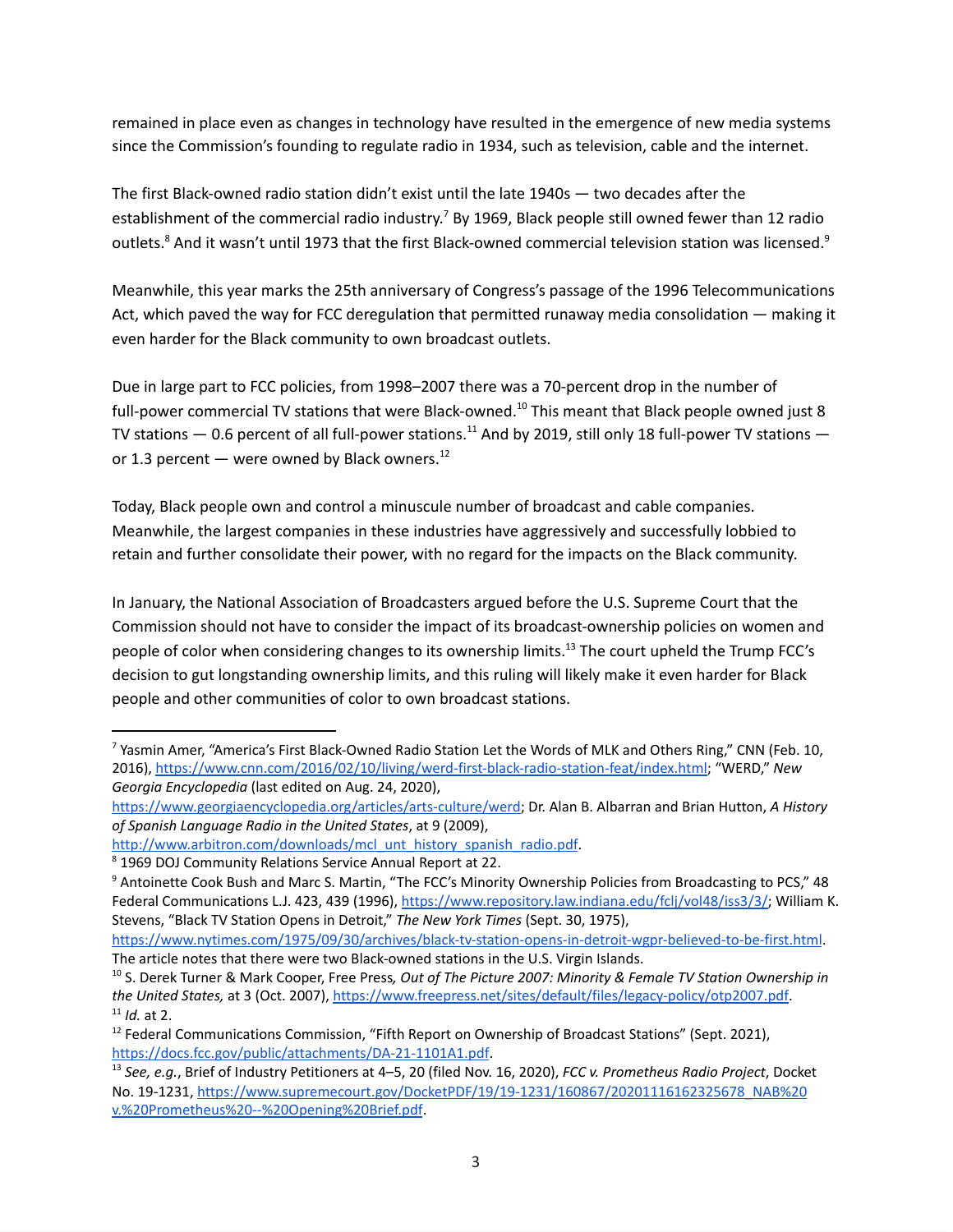In addition, FCC policy decisions — and inaction — in regards to its internet policies have resulted in a digital divide where Black, Latinx and Indigenous households are far less likely to have adequate home-broadband services than white ones.<sup>14</sup> This means exacerbated harm for Black, Latinx and Indigenous families. As the pandemic has made plain — and as you have acknowledged on many occasions — this divide has dramatically worsened our nation's racial inequities and has had particularly cruel impacts on our children.

And as our nation finally grapples with the crushing impacts of online disinformation campaigns that have spread lies about the pandemic, elections and Black racial-justice leaders, it's important for the FCC to recognize that these efforts are nothing new - and are not unique to social media. FCC-regulated media companies have been among the chief architects of deadly narratives of Black inferiority and criminality. These narratives have been weaponized as part of political-disinformation efforts aimed at harming and disenfranchising the Black community.

A Color Of Change and Family Story study found that Black families represented 59 percent of stories about poverty in "news and opinion media" — even though they make up just 27 percent of poor families in the country.<sup>15</sup> And across the nation, activists have fought against conservative talk-radio shows that use coded language to perpetuate racist narratives.

In Wisconsin, for instance, a coalition of community groups created the Radio-Active campaign in 2016<sup>16</sup> to monitor allegations of on-air bigotry from WISN Radio's Jay Weber, Mark Belling and Vicki McKenna and WTMJ Radio's Charlie Sykes and Jeff Wagner, whow they alleged "prey on intense racial disparities of southeastern Wisconsin in terms of the economy and the criminal justice system." Citizen Action of Wisconsin Executive Director Robert Kraig describes this dynamic: "If you talk about poor people who are dependent on government, conservative white voters understand that to mean African-American people."<sup>17</sup>

During the civil-rights movement, Southern broadcast stations used the public airwaves to oppose integration. And powerful radio and cable outlets today portray the Black community as a threat to society, attempting to justify the historical and ongoing police brutality and state violence that led to the 2020 global uprising for Black lives.

<sup>14</sup> *See, e.g.*, Comments of Free Press, GN Docket No. 20-269, at 3–4 (filed Sept. 18, 2020),

https://www.freepress.net/sites/default/files/2021-04/corrected\_copy\_of\_free\_press\_2020\_706\_inquiry\_commen ts\_0.pdf.

<sup>15</sup> Dr. Travis L. Dixon, Color Of Change and Family Story, *A Dangerous Distortion of Our Families: Representations of Families, by Race, in News and Opinion Media*, at 25 (Dec. 2017),

https://colorofchange.org/wp-content/uploads/2019/05/COC-FS-Families-Representation-Report\_Full\_121217.pdf. <sup>16</sup> Bill Martens, "Activists Debate Racism's Role In Conservative Talk Radio In Milwaukee," Wisconsin Public Radio (Feb. 23, 2016), https://www.wpr.org/activists-debate-racisms-role-conservative-talk-radio-milwaukee.  $17$  *Id.*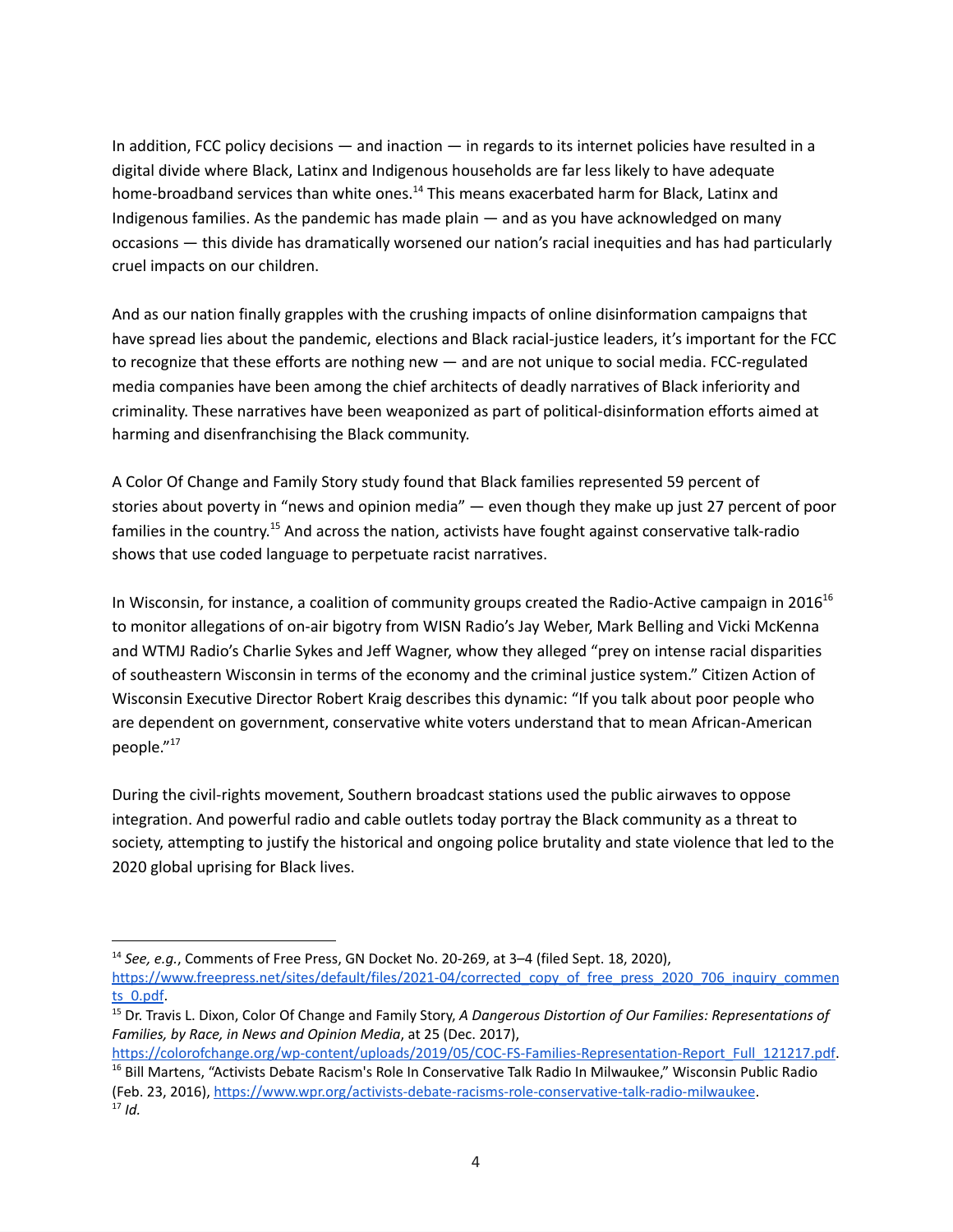There is so much we still do not know when it comes to how the FCC has either condoned or been indifferent to anti-Black racism in the industries it regulates even as it's adopted policies that have excluded Black people from ownership opportunities.

This is why we are calling on the FCC to investigate and fully account for the racist impact its media and telecom policies have had on all Black people across gender, sexuality, disability, class, tribal affiliation and ethnicity. We are urging the agency to examine the roots of its failure to create a racially just media system. We believe that anti-Black media policies have resulted in the marginalization of Black voices and narratives, the perpetuation of the myth of Black inferiority, and the exclusion of and harm toward other communities of color.

We believe that, in the words of Black Lives Matter co-founder Alicia Garza, "When Black people get free, everybody gets free." We look forward to working in coalition with groups across a variety of identities to ensure we collectively build the media system we know is possible. Now is the time to deeply examine the agency's history of anti-Black harm, and to begin to chart a path forward toward a future abundant with repair.

Respectfully Submitted,

¡Presente! Media Accountable Tech Action Center on Race & the Economy African American Policy Forum, Chief of Staff Ahavat Olam, Miami, FL AIR, the Association of Independents in Radio Alliance for Community Media Amplify and Activate Arlene Davila Bend the Arc: Jewish Action BLD PWR Brandi Collins-Dexter Brian Creech Build A Movement 2022 Center for Racial Equity in Education (CREED) Center for Rural Strategies Center for Story-based Strategy Charlotte Journalism Collaborative Chenjerai Kumanyika Coco Canary Consulting, LLC CODEPINK Color Of Change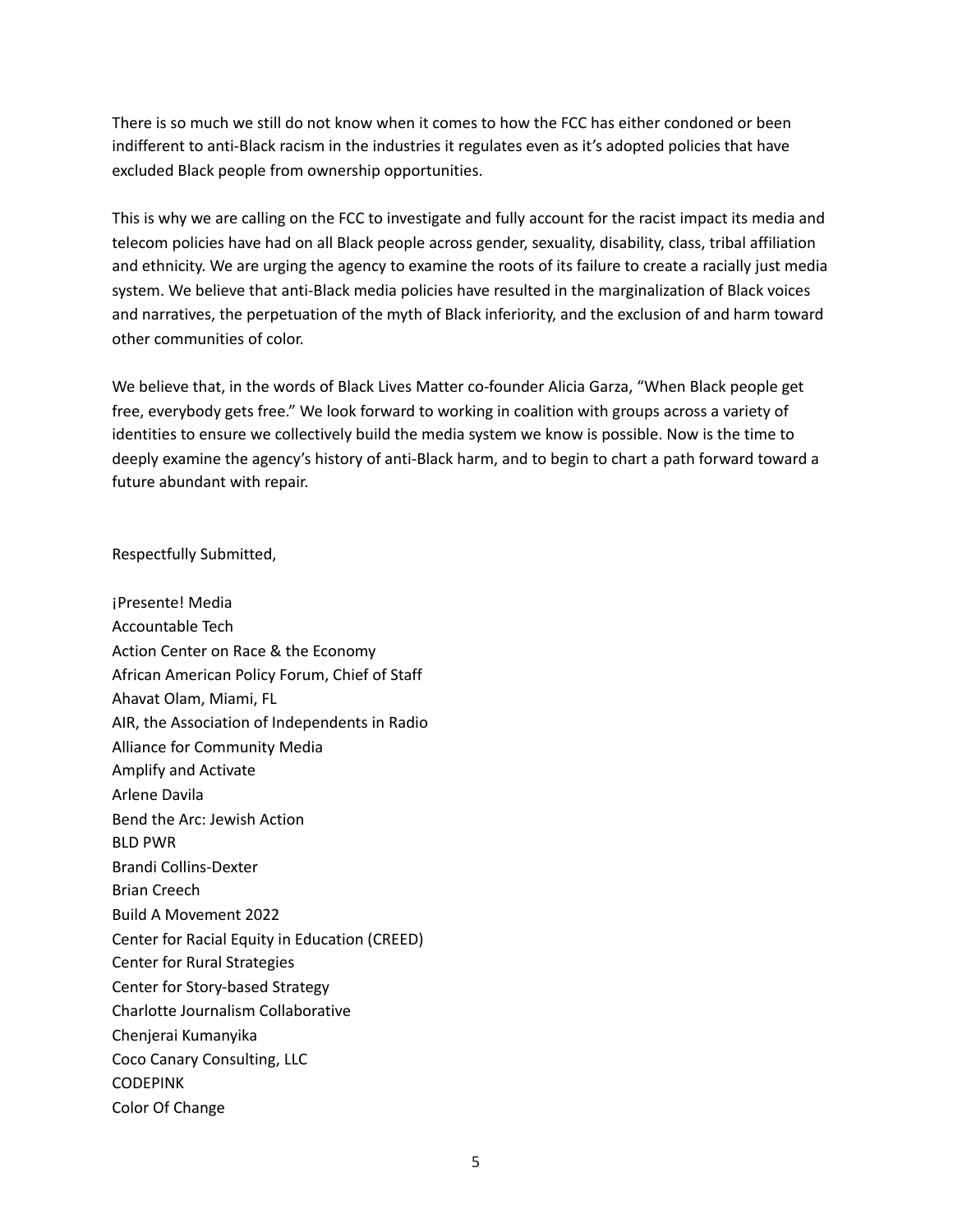Common Cause Community Info Coop D4BL Dallas Free Press Decode Democracy Demand Progress Education Fund DemCast USA DeWitt Wallace Center for Media & Democracy, Duke University DosPuntos independent radio program Educate To Engage LLC FAIR Fight for the Future Fix Democracy First Foundation of the Alliance for Community Media Free Press Friends of the Earth Future of Music Coalition Gather Germantown Info Hub GLAAD Global Project Against Hate and Extremism Globalvision Greenpeace US Hawaii Arts Alliance Independent Media Association (IMA) Indigenously Instituto de Educacion Popular del Sur de California (IDEPSCA) Kairos Action Lawyers for Civil Rights League of United Latin American Citizens (LULAC) Liberation Ventures Libraries Without Borders Line Break Media Malkia Cyril, founding director and senior fellow, MediaJustice Martha Fuentes-Bautista, UMASS Amherst Media Alliance Media Inequality & Change (MIC Center) Media Matters Action Network MediaJustice Mightybytes Mijente Movement Alliance Project